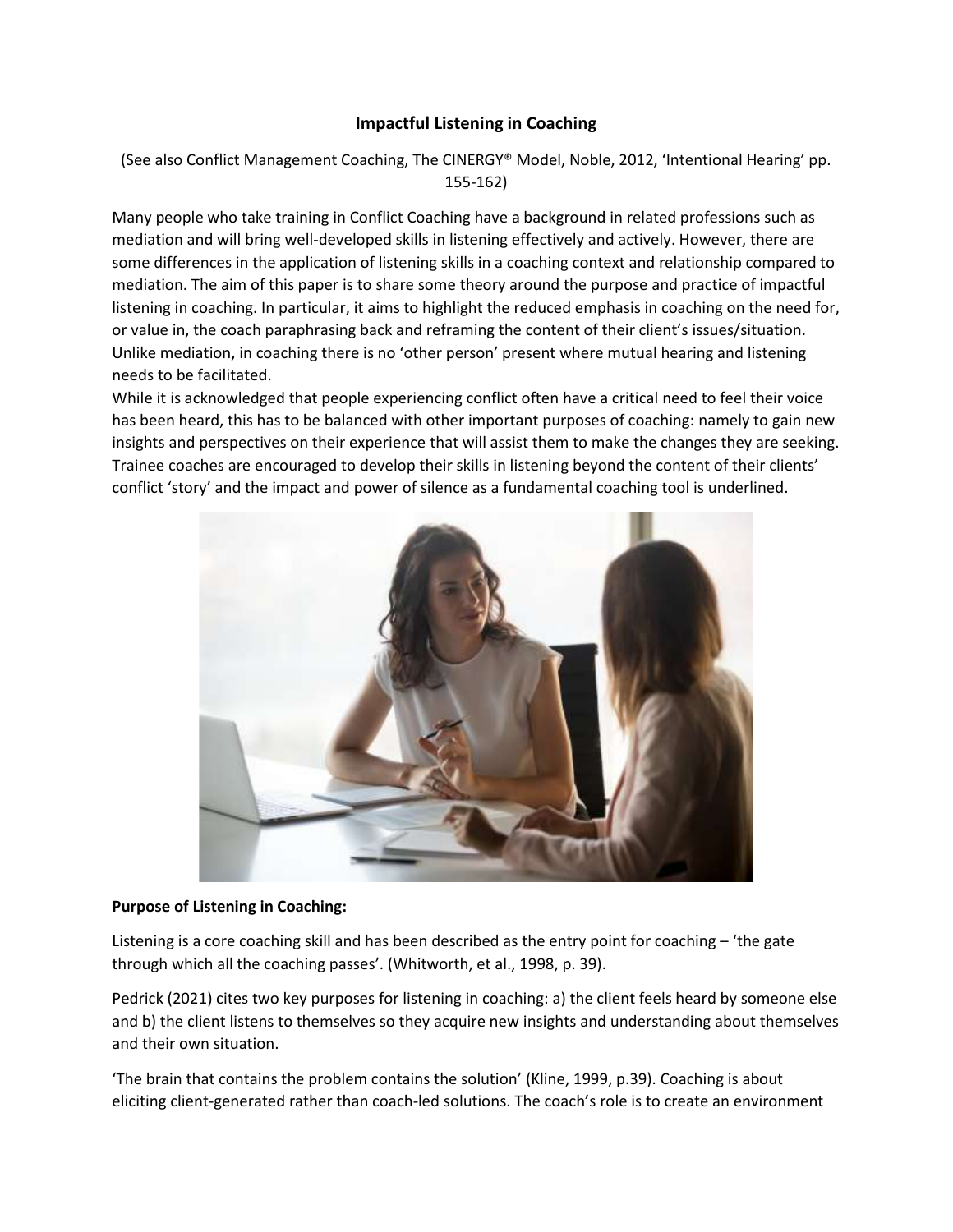and atmosphere for their client to 'think better' i.e. reflect on challenges, obstacles and come up with their own fresh insights and ideas about how to move past the challenges. Coaches listen so the thinker (i.e. client) can explore their situation and achieve fresh thinking that assists them to overcome obstacles and move towards attaining their goals. Rather than listening so the coach understands, the coach works to create a listening environment that assists the client to deepen their own self-awareness and self-understanding.

# **Listening Skills in Coaching**

Whitworth et al. (1998) identify two aspects to the skill of listening:

- 1. Attention or awareness: the receiving of information from the client. This encompasses not only the words – what the coach is hearing - the auditory sense but other senses e.g. visual – what the coach observes and intuits at a feeling/sensing level
- 2. Impact: what the coach does with what they have been listening to: how they act and respond when the client has spoken. This can range from saying nothing, simply leaving silence to more active skills such as reflecting, paraphrasing, clarifying, making observations, asking another question.

## **Attention, Awareness:**

The literature on coaching defines 3 levels of listening:

## Level 1: Internal or Content Listening

In Level 1 listening, the listener is focused on the content of what the speaker is saying, but their focus is on what that content means to/for themselves. The listener is focused on their own thoughts, opinions, judgments, feelings, needs, experience and how what the speaker is saying relates to that. In coaching, for example, the clients tend to listen at that level because that's a key task in coaching, to focus on one's own internal content. Similarly, in a coaching training programme, the participants might listen to the training content in this mode. This type of listening is common and appropriate in many of everyday interactions – from meetings at work, socialising, transacting business etc. Listening at this level often comes with judgements be they positive or negative – about the person being listened to. Level 1 listening tends to be through our own pre-formed views or assumptions rather than truly hearing the other person.

## Level 2: Focused Listening

In Level 2 the listener's attention shifts to the speaker – they have the listener's undivided attention. The listener's focus is on hearing what is important to the other person, hearing not only the content but also the tone, facial expression, body language. They are listening from a place of empathy and warmth towards the speaker, rather than tuning into their own personal thinking and opinions about them or what they are saying.

This type of listening characterises much of the listening in coaching and similar professions. The listener might be paraphrasing and reflecting back at times. The listener aims to develop a sense of connection and rapport where the other person truly feels heard. They are tuning into the meaning of the listener's words and being deliberate in how they respond to them. Level 2 listening builds deep rapport and is integral to supporting a client in making change and transformation in their lives.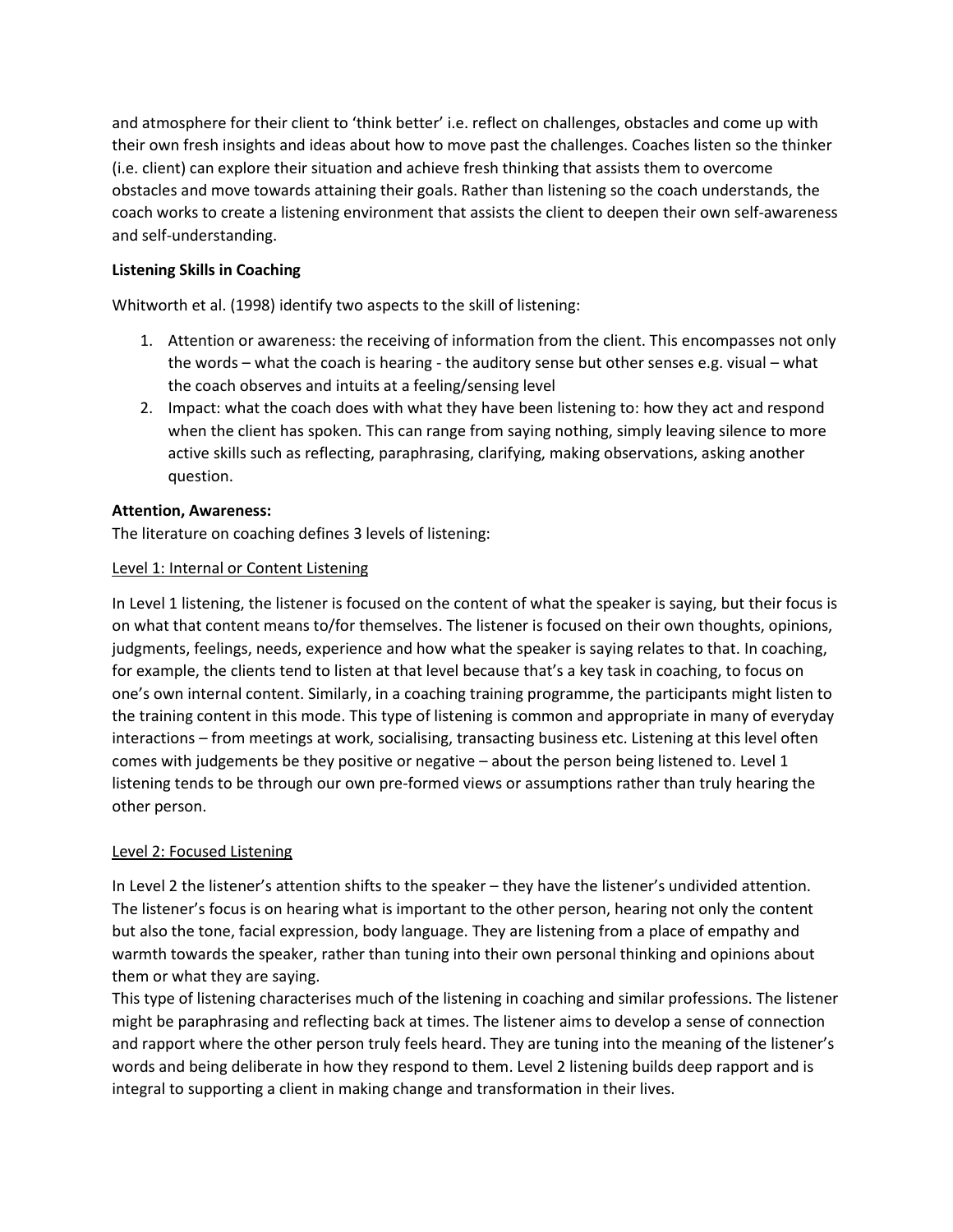### Level 3 listening: Global listening

Levels 1 and 2 listening are primarily for the client's words, content. In Level 3 listening the listener is tuning in beyond the words, 'at 360 degrees'. They are using all their senses and noticing the client's mood, pace, energy, the emotional 'field' behind the words. Whitworth et al. (1998) refer to this as 'environmental listening': the coach is noticing the client's energy level – is the client enthused or more flat-lined, is he/she relaxed or tense and controlled?

From this mode of listening, the listener also has greater access to their own intuition and might use that to inform how they respond to the client. To listen effectively at this level the listener needs to be 'softly focused, sensitive to tiny stimuli, ready to receive information from all the senses' (Whitworth et al. 1998, p.38).

Pedrick (2021) refers to a core aspect of listening which she calls 'noticing'. She suggests the coach's role is to assist the client to see the wood for the trees. Rather than focusing on the detail of the content, the coach can pay attention to:

a) the 'Headlines' – the themes above the story. Whitworth et al. (1998) refer to the 'meta-view' – the bigger picture context for the client behind the content of their words

b) the 'Underbelly' – the (unspoken) emotions and feelings which the client's tone, pace, volume might belie – and where they might be experiencing a level of vulnerability.

Similarly, David Rock (2006, p.40) suggests listening for:

- What's the person trying to say
- What are they not saying
- What's the emotional context inside what they are saying
- What's 'behind' their words
- What's the essence of what they are saying
- What are they saying that they can't hear for themselves

#### **Impact:**

Clearly, how the coach responds to their client will depend on, and be influenced by, how and to what they pay attention when the client is speaking or sharing. Secondly, it will depend on what the coach considers to be of value to their client. The coach's active listening can take many forms. This can range from saying nothing i.e. staying silent, asking a question to clarifying, paraphrasing or summarising what the client has said. The coach's listening response should serve one or both of the purposes mentioned above: ensuring the client feels heard and/or facilitating them to gain fresh insights and perspectives about themselves and their situation.

The WAIT (Why Am I Talking) acronym is a useful maxim for the coach so they respond in a conscious and intentional way to what a client has shared. For example, the skill of paraphrasing and summarising, which may be very beneficial in a 3-person context such as mediation to help one speaker hear what the other has said, can be less impactful in one-to-one coaching.

Rock (2006) differentiates between 'clarifying' and 'paraphrasing'. Paraphrasing is repeating back the content of what was said whereas clarifying is about capturing the essence of what someone is trying to say in a succinct way that adds something and takes the speaker's thinking to a higher level. Kline (1999)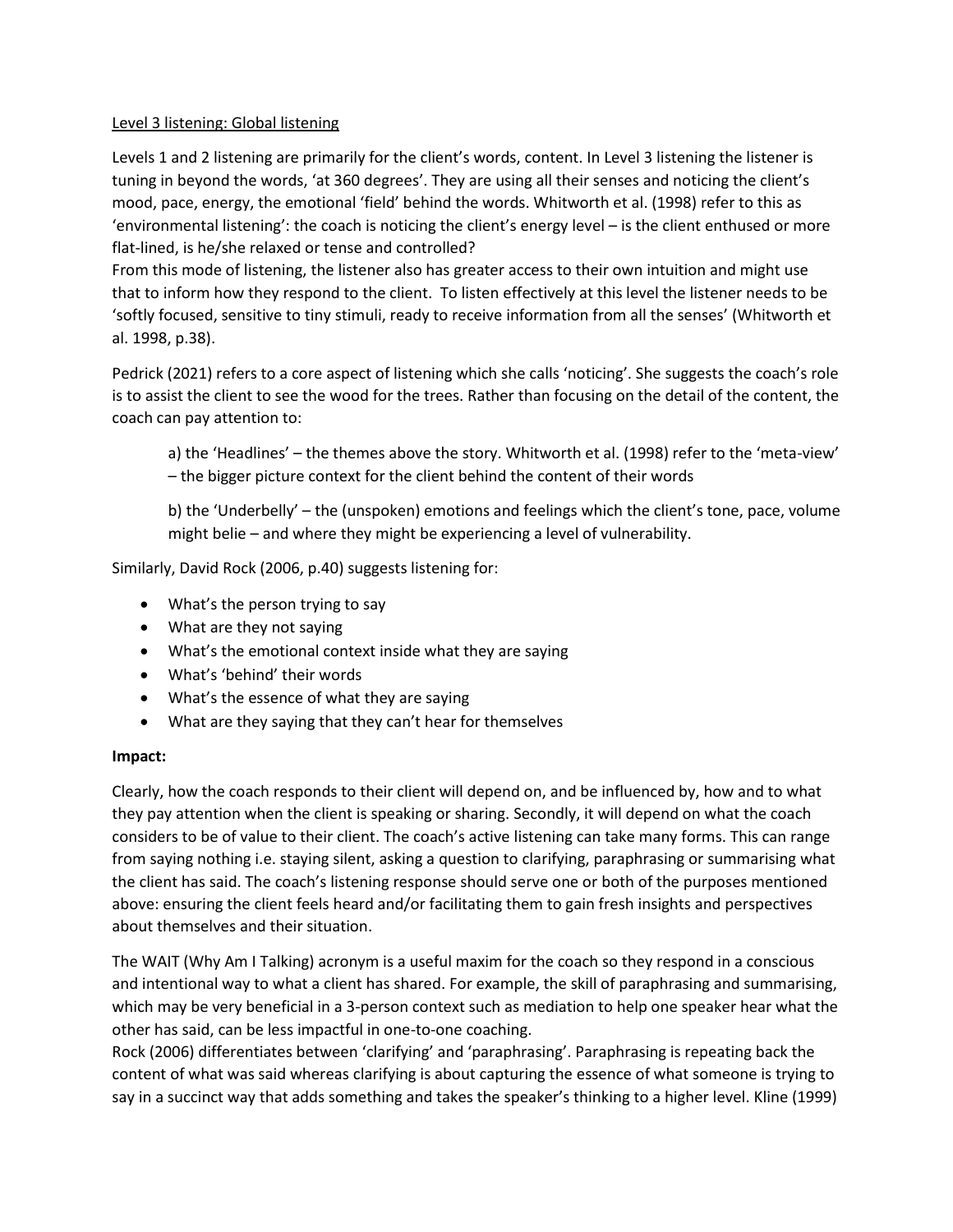warns that while a listener might be tempted to use paraphrasing as a way of demonstrating they have heard the speaker, it can weaken the impact of the coach's (powerful) questions. Paraphrasing usually means introducing some of the listener's own wording and will always be a second-best in terms of impact, to the speaker's own wording.

Building on the skill of noticing and level 3 listening, Pedrick (2021) suggests our response as a listener is most useful when it is short, without any unnecessary padding, asked with a question mark – tentative, exploratory – and based on data we have observed rather than our own interpreted meaning. It might be simply backtracking on two or three of the client's words where their energy seemed to shift or simply mirroring back what the coach observed in their body language or non-verbals. Even a simple comment with a question mark 'And…?' or 'So…?' can be much more effective in encouraging the speaker's thinking than an expansive and wordy interjection from the coach reflecting back what she/he has heard the client say.

One of the most powerful responding skills/interventions in coaching is staying silent – but present – to the client. Franklin (2019) points out that silence is essential not only after the coach asks the question but also after the client initially answers the question. Some people need time to process the question or think aloud and they may simply be pausing while they continue to process. If the coach jumps in with a reflection back or another question, they have disrupted the client's thinking. While silence might be uncomfortable for new coaches, it's a hallmark of effective and powerful coaching.

Susan Scott recommends 'Let the silence do the heavy lifting' (2002, p.218). She describes silence the 'space between thoughts' and a powerful way for insights and emotions to emerge. Neuroscientists have found that people are more likely to have insights when they are in a relaxed, unharried state of mind. Asking a few simple but powerful questions and creating a supportive listening space is one way of fostering this. When the client is silent, it doesn't mean they have stopped thinking; rather they are going on a 'solitary 'walk'' (Kline 1999, p.51) and what's essential at this point is to remain quiet but present. Quiet presence allows them to continue to do the thinking which allows new ideas, insights to develop.

To quote Kline, 'the quality of your attention determines the quality of other people's thinking' (1999, p. 38). When we as coaches fill all the space with talking, then the possibilities for our client to hear their own innermost thoughts, intuitions and small voice of wisdom, diminish.

## **References:**

- Franklin, Marian, The Heart of Laser-focused Coaching, Thomas Noble Books, 2019
- Kline, Nancy, Time to Think, Ward Lock, 1999
- Whitworth L, Kimsey-Hourse, H., Sandahl, P., Co-Active Coaching, Davies Black Publishing, 1998
- Pedrick, Claire, Simplifying Coaching How to Have More Transformational Conversations by Doing Less, McGraw Hill, 2021
- Scott, Susan, Fierce Conversations, Berkley, 2002
- Rock, David, Quiet Leadership, Harper, 2006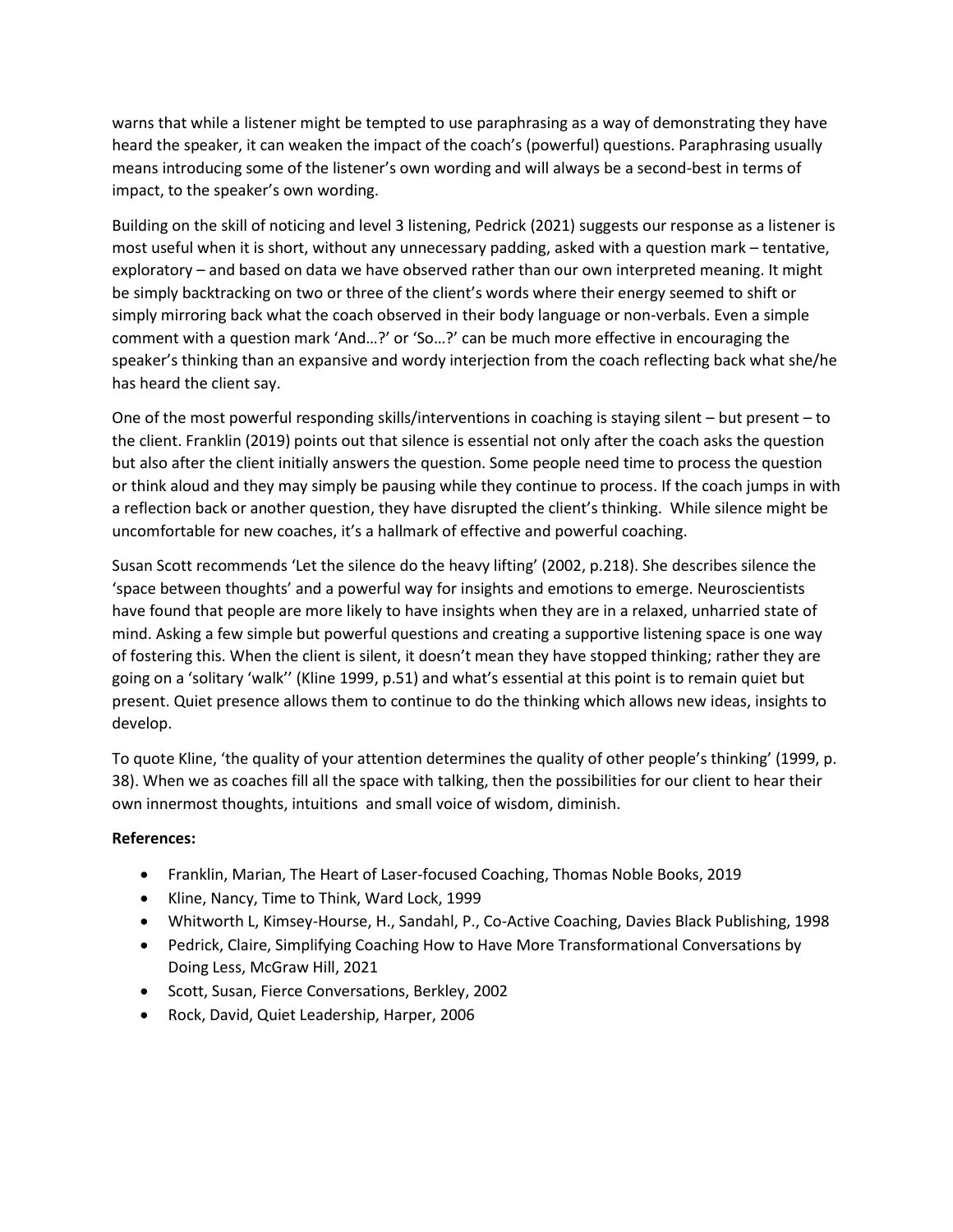### **Sample Exercises to Practice Listening Skills**

- 1. Listening from different levels Pair Work/Fishbowl: Inviting trainees to listen at the different levels of listening outlined above can be done in a variety of ways e.g.
	- Pair work in rounds:
		- i. first round 'Coach' listening from Level 1-2 more focus on content and Coach's curiosity, reflecting and paraphrasing back content;
		- ii. second round, 'coach' listening from Level 3 listening i.e. focusing less on content and more on client's energy level, pace, tone, emotional 'field', body language – any shifts in mood or tone, any dissonance in what they are saying and their energy, any metaphors, images they are sharing. Coach taps into own intuition to respond – e.g. mirroring back one or two words, or an observation or a short question
	- Fish-bowl where Trainer shares a 'challenge' or dilemma and groups of trainees listening at, and responding from, each of the 3 Levels.
- 2. In Coaching Triad practices, Observer applies Level 3 listening to the Client for the first 10-15 mins of the session and makes notes of what they are noticing about client's energy, mood, pace, tone, body language.
- **3.** Exercise: Listening at Level 3 (Whitworth et al., p. 46): This could be set as a 'homework' for trainees.

Visit one or two venues where people might be gathered e.g. library, hotel lobby etc.. Pay attention to simply gathering Level 3 awareness of how people are feeling. Pay attention to the environment, the emotional field – what's the buzz/hum in the room. Notice where the energy is in the room and how it shifts as people arrive or depart. Try closing your eyes and see if you notice anything different.

This exercise could also be applied in other contexts e.g. work meetings, social interactions. Suggest that trainees make some notes on what they are noticing as they listen at Level 3 to their conversation/meeting partner(s) and notes on how they might share that in a clear, succinct, non-judgemental way, if they were a Coach in those interactions.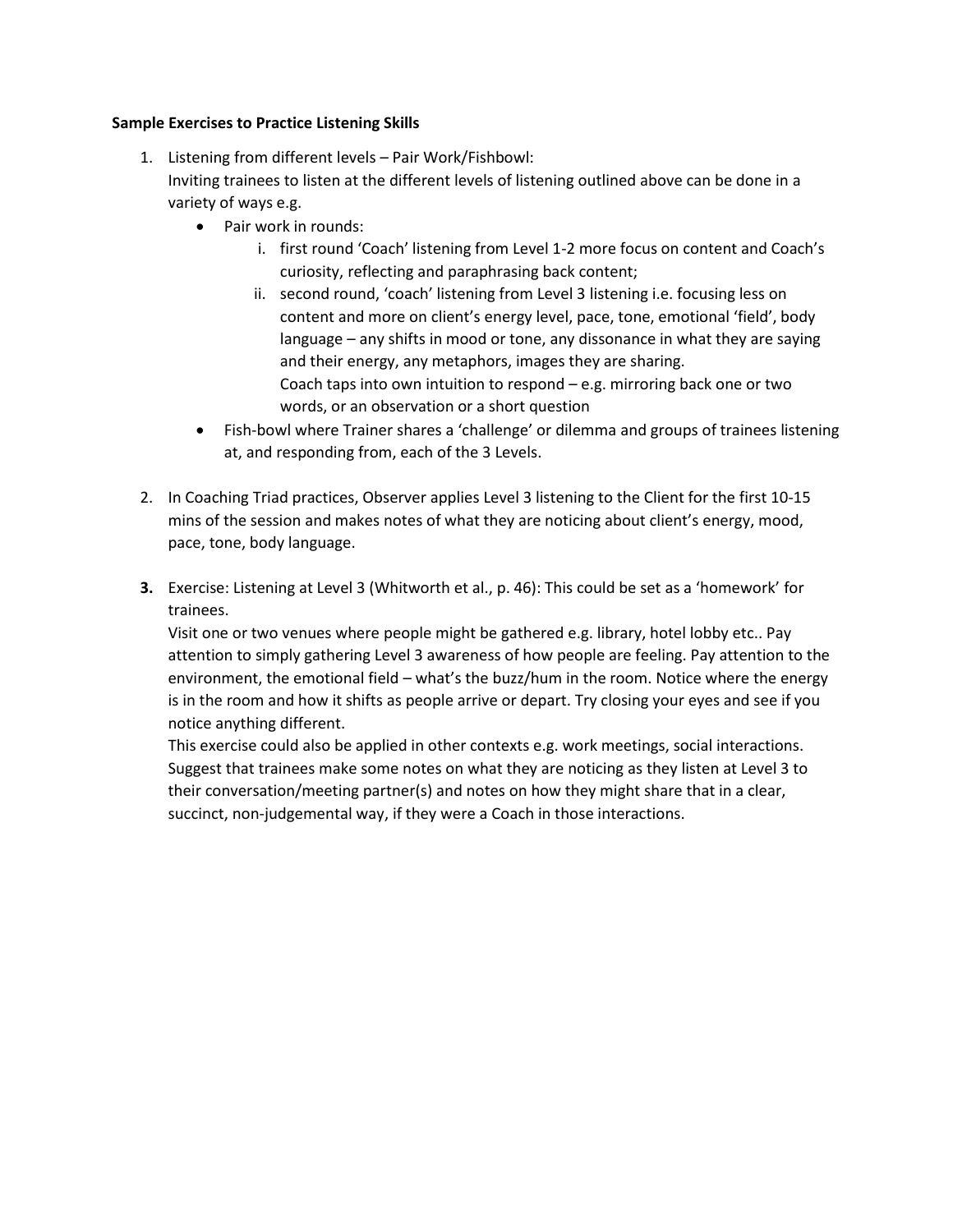### **Appendix:**

### **International Coaching Federation Coaching Competencies:**

Three of these relate directly to the role and practice of listening in coaching:

### *4. Coaching Presence:*

*Ability to be fully conscious and create spontaneous relationship with the client, employing a style that is open, flexible and confident.* 

- *Being fully present and flexible with the client, "dancing in the moment."*
- *Being curious, trusting your gut, experimenting, using humor.*

### *5. Active Listening*

*Ability to focus completely on what the client is saying and is not saying, to understand the meaning of what is said in the context of the client's desires, and to support client self-expression.* 

- *Listening without an agenda, distinguish between the words, tone of voice and body language. Level 2 and Level 3 Listening.*
- *Understands the essence of the client's communication. Helps the client gain clarity and perspective rather than engaged in the story.*

### *8. Creating Awareness*

*Ability to integrate and accurately evaluate multiple sources of information, and to make interpretations that help the client to gain awareness and thereby achieve agreed-upon results.*

*• Going beyond the immediate goal. Engaging in exploration for discovery, perspective, learning and growth with the client.*

*• Identifying and acknowledging strengths. Noticing connections or threads between what is said and what is done*